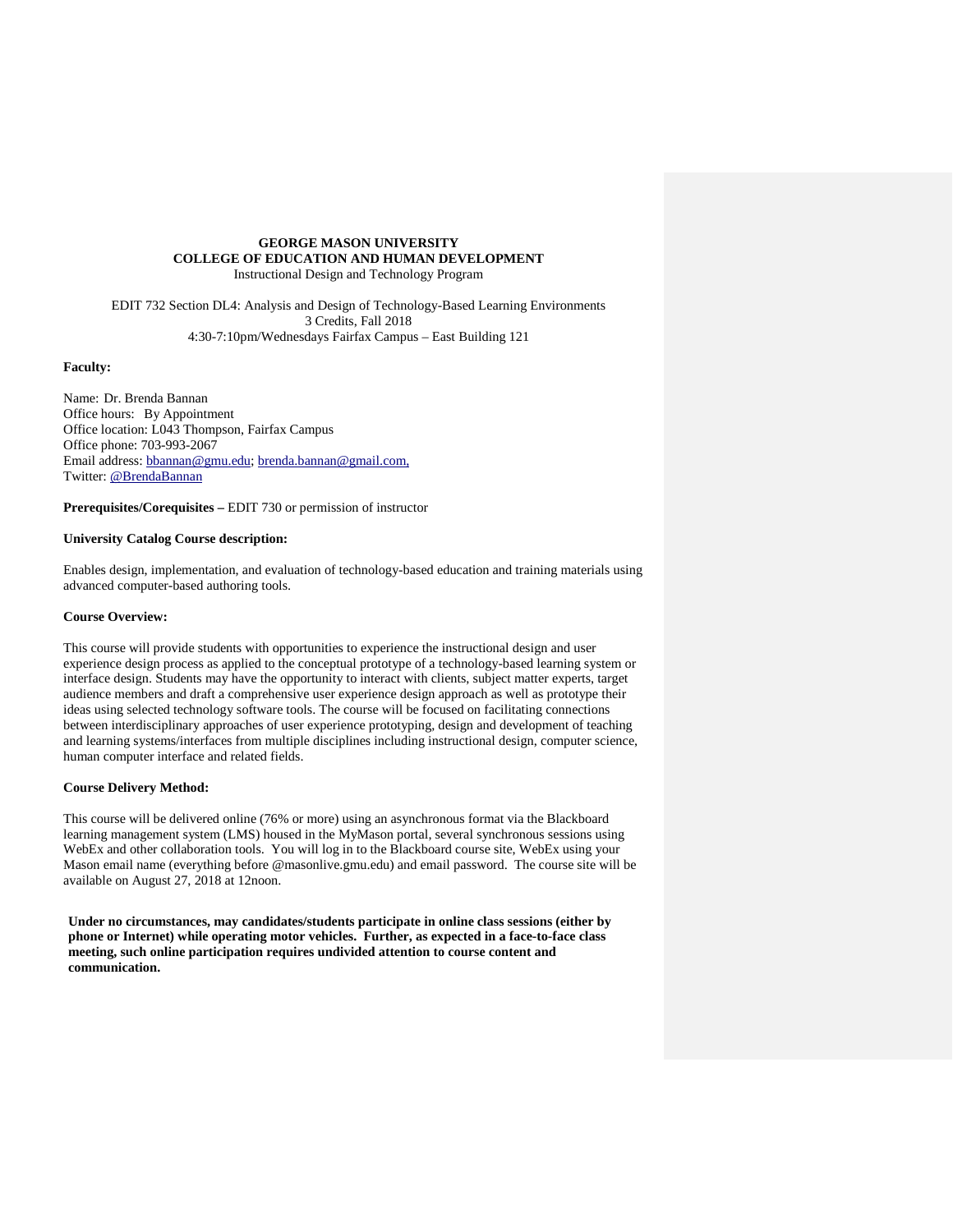# *Technical Requirements*

To participate in this course, students will need to satisfy the following technical requirements:

• High-speed Internet access with a standard up-to-date browsers. To get a list of Blackboard's supported browsers see: [https://help.blackboard.com/Learn/Student/Getting\\_Started/Browser\\_Support#supported-browsers](https://help.blackboard.com/Learn/Student/Getting_Started/Browser_Support#supported-browsers)

To get a list of supported operation systems on different devices see: [https://help.blackboard.com/Learn/Student/Getting\\_Started/Browser\\_Support#tested-devices-and](https://help.blackboard.com/Learn/Student/Getting_Started/Browser_Support#tested-devices-and-operating-systems)[operating-systems](https://help.blackboard.com/Learn/Student/Getting_Started/Browser_Support#tested-devices-and-operating-systems)

- Students must maintain consistent and reliable access to their GMU email and Blackboard, as these are the official methods of communication for this course.
- Students will need a video camera/capability for use with Blackboard, WebEx and Collaboration tools and may wish to utilize an external microphone (rather than the internal computer microphone) if needed for creating the required video presentation
- Students may be asked to create logins and passwords on supplemental websites and/or to download trial software to their computer or tablet as part of course requirements. The following software plug-ins for PCs and Macs, respectively, are available for free download:
	- [Add or delete options, as desire.]
		- o Adobe Acrobat Reader: <https://get.adobe.com/reader/>
		- o Windows Media Player:
		- <https://support.microsoft.com/en-us/help/14209/get-windows-media-player>
- Apple Quick Time Player: [www.apple.com/quicktime/download/](http://www.apple.com/quicktime/download/)

### *Expectations*

- Course Week**:** This course is a hybrid course which means it encompasses face-to-face as well as online sessions which may be asynchronous (not in real time) or synchronous (in real time) sessions designated by the instructor.
	- o Asynchronous: Because hybrid/asynchronous courses do not have a "fixed" meeting day, our week will **start** on Wednesday, and **finish** on Tuesday.
- Log-in Frequency: Students must actively check the course Blackboard site, designated collaboration site and their GMU email for communications from the instructor, teammates, class discussions, and/or access to course materials at least 3-4 times per week. In addition, students must log-in for all scheduled online synchronous meetings. Synchronous meetings may be scheduled as a replacement for some face to face or asynchronous classes in certain circumstances. Advanced notice will be provided by the instructor.
- Participation: Students are expected to actively engage in all course activities throughout the semester, which includes viewing all course materials, completing course activities and assignments, and participating in course discussions and group interactions.
- Technical Competence: Students are expected to demonstrate competence in the use of all course technology. Students who are struggling with technical components of the course are expected to seek assistance from the instructor and/or College or University technical services.
- Technical Issues: Students should expect that they could experience some technical difficulties at some point in the semester and should, therefore, budget their time accordingly. Late work will not be accepted based on individual technical issues.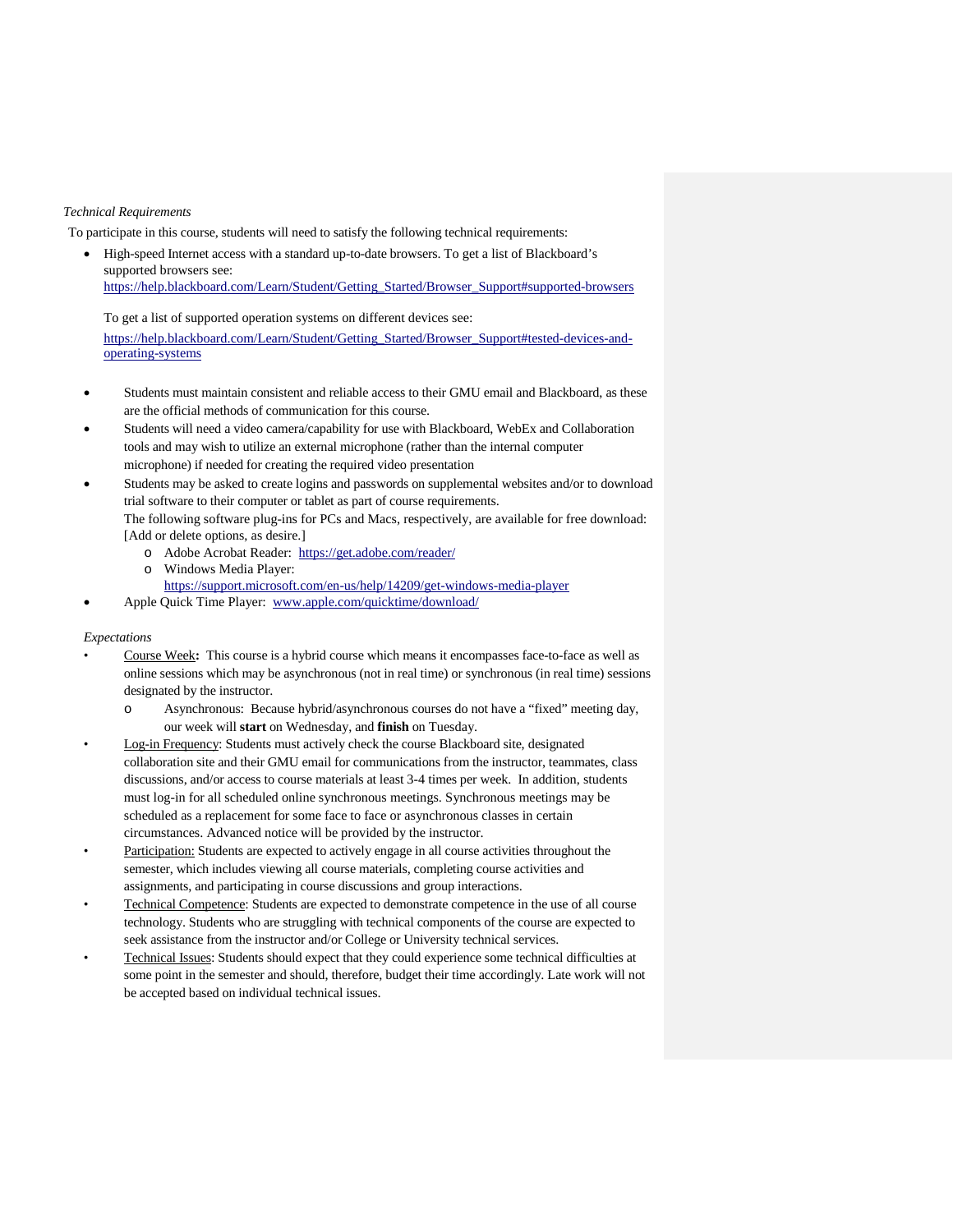- Workload: Please be aware that this course is **not** self-paced. Students are expected to meet *specific deadlines* and *due dates* listed in the **Class Schedule** section of this syllabus. It is the student's responsibility to keep track of and complete the weekly course schedule of topics, readings, activities and assignments due.
- Instructor Support: Students may schedule a one-on-one meeting to discuss course requirements, content or other course-related issues. Those unable to come to a Mason campus can meet with the instructor via telephone or web conference. Students should email the instructor to schedule a oneon-one session, including their preferred meeting method and suggested dates/times.
- Netiquette: The course environment is a collaborative space. Experience shows that even an innocent remark typed in the online environment can be misconstrued. Students must always reread their responses carefully before posting them, so as others do not consider them as personal offenses. *Be positive in your approach with others and diplomatic in selecting your words.* Remember that you are not competing with classmates, but sharing information and learning from others. All faculty are similarly expected to be respectful in all communications.
- Accommodations: Online learners who require effective accommodations to insure accessibility must be registered with George Mason University Disability Services.

### **Learner Outcomes or Objectives**

This course is designed to enable students to do the following:

- 1. experience the process of instructional design and development intersected with user experience design process as applied to a real-world project;
- 2. apply instructional design, learning theories, user experience design and interdisciplinary design principles to technology prototype development;
- 3. apply product development and user experience design life cycle methodologies to instructional design and development
- 4. collect and analyze user data related to iterative instructional design and development and user experience design processes.
- 5. contribute positively to the team's mission and goals and support of individual members and team members' professional growth and development
- 6. document individual's contributions to team's mission and goals
- 7. contribute to project management and accomplishment of goals
- 8. present a design prototype

### **Professional Standards (International Board of Standards for Training, Performance and Instruction [\(IBSTPI\)](http://www.ibstpi.org/) :**

Upon completion of this course, students will have met the following professional standards 1 Prof Foundations: Communicate effectively in visual, oral and written form.

- 4 Professional Foundation: Apply data collection and analysis skills in instructional design projects
- 6 Planning & Analysis: Conduct a needs assessment in order to recommend appropriate design solutions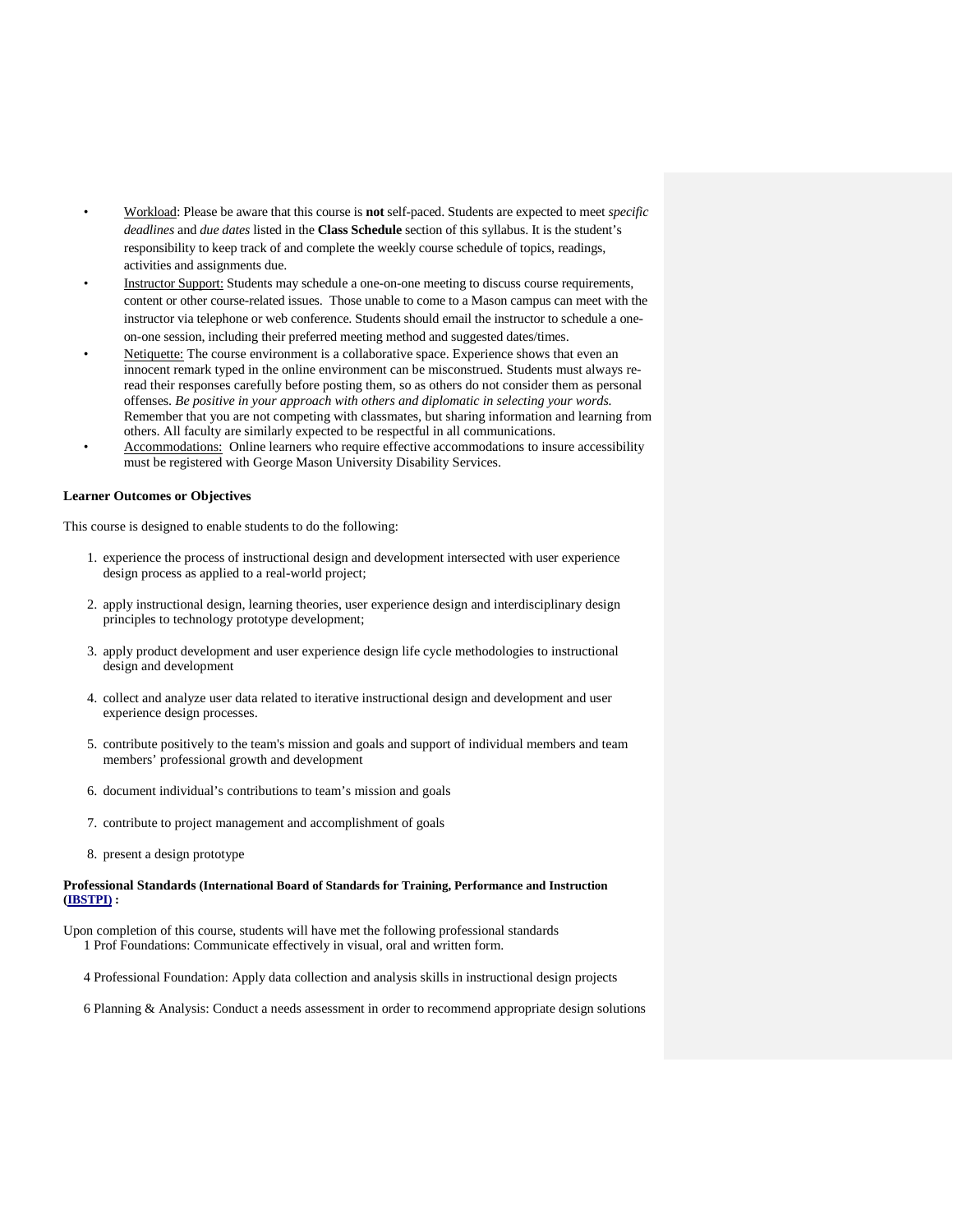#### and strategies

7 Planning & Analysis: Identify and describe target population and environmental characteristics

8 Planning & Analysis: Select & use analysis techniques for determining instructional content

9 Planning & Analysis: Analyze the characteristics of existing and emerging technologies and their potential use

12 Design instructional intervention

### **Required Texts:**

- 1) Hartson, R. & Pyla, P.S. (2012) *The UX Book: Process and guidelines for ensuring a quality user experience.* Waltham, MA: Elsevier.
- 2) Parush, A. (2015). Conceptual design for interactive systems: Designing for performance and user experience. New York: Morgan Kaufmann.

**Classroom:** This class meets in a classroom that is not equipped with individual workstations and all students are required to "bring your own device" (BYOD) to class. This is typically a personal laptop or tablet. Due to the nature of some online tools that may be introduced, a laptop (Mac or Windows) or a tablet running Windows 8.1 or later would be optimal.

### **Course Performance Evaluation**

Students are expected to submit all assignments on time in the manner outlined by the instructor (e.g., Blackboard, Tk20, hard copy).

## **Assignments:**

| Individual Participation/Teamwork Contributions to Group Process                                       | 30%  |
|--------------------------------------------------------------------------------------------------------|------|
| User Interaction Design and Development (Compiled PDF + Project 6 TME)                                 | 60%  |
| Project 1: Topic and client selection and product concept statement<br>5%                              |      |
| Project 2: Contextual inquiry and analysis<br>10%                                                      |      |
| Project 3: Requirements and modeling<br>10%                                                            |      |
| 10%<br>Project 4: Design                                                                               |      |
| Project 5: Prototype and pilot test<br>15%                                                             |      |
| Project 6: Revised Prototype, Project presentation and TME<br>10%                                      |      |
|                                                                                                        |      |
| Mid-Semester - Intersecting instructional design process with user experience<br>design reflections    | 5%   |
| End-of-Semester - Intersecting instructional design process with user experience<br>design reflections | 5%   |
| Total percentage (referred to as points in individual items in rubrics below)                          | 100% |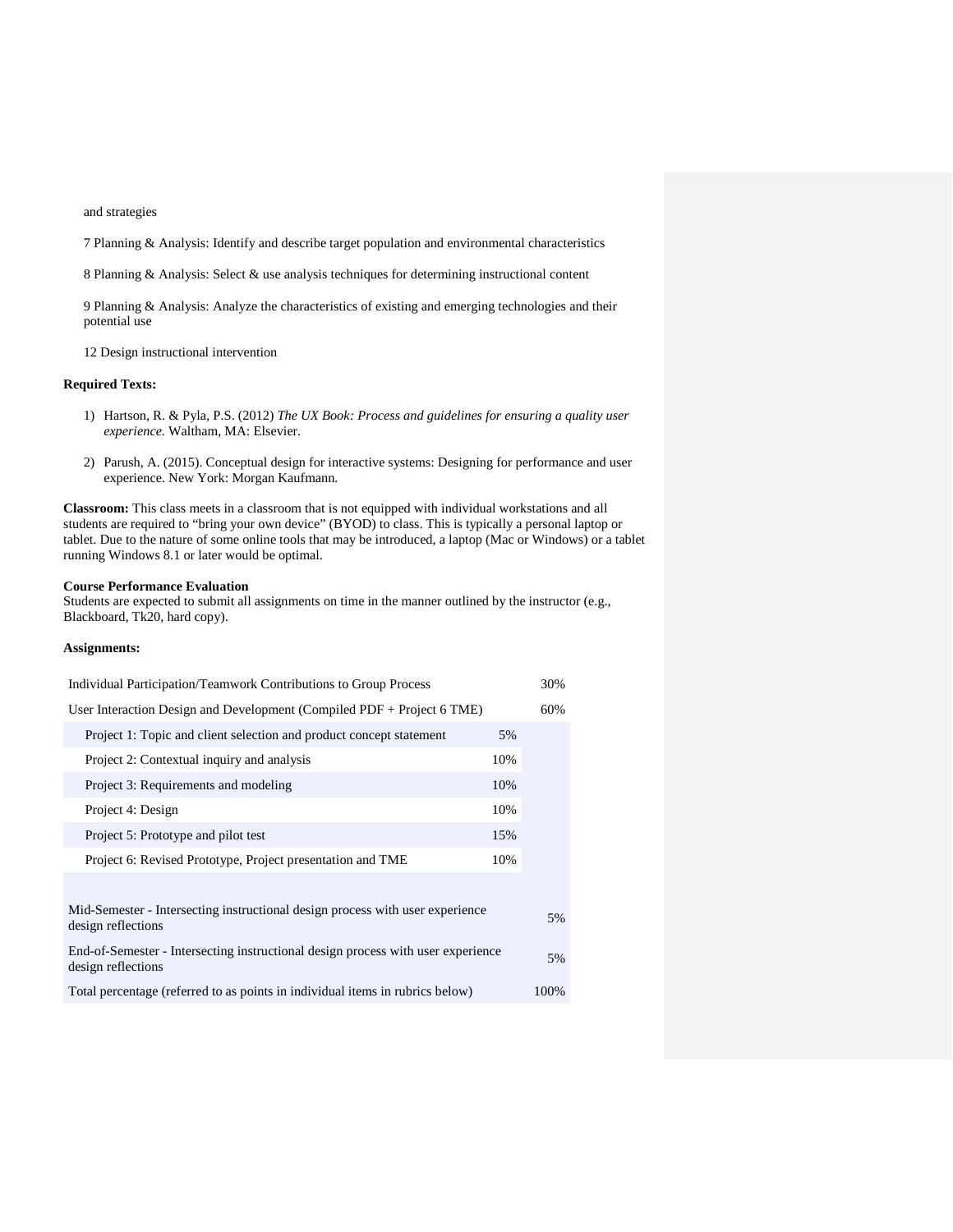## **Grading Policies**

Your final grade will be based on the following scale:

 $A+= 97-100$  percent  $A = 94-96$  percent  $A = 90-93$  percent  $B+=87-89$  percent  $B = 84-86$  percent  $B = 80-83$  percent  $C+= 77-79$  percent C=74-76 percent C=70-74 percent  $F = 70$  percent

# **Professional Dispositions**

<https://cehd.gmu.edu/students/polices-procedures/>

# **Core Values Commitment**

The College of Education and Human Development is committed to collaboration, ethical leadership, innovation, research-based practice, and social justice. Students are expected to adhere to these principles: [http://cehd.gmu.edu/values/.](http://cehd.gmu.edu/values/)

## **GMU Policies and Resources for Students**

*Policies*

- Students must adhere to the guidelines of the Mason Honor Code (see [https://catalog.gmu.edu/policies/honor-code-system/\)](https://catalog.gmu.edu/policies/honor-code-system/).
- Students must follow the university policy for Responsible Use of Computing (see [http://universitypolicy.gmu.edu/policies/responsible-use-of-computing/\)](http://universitypolicy.gmu.edu/policies/responsible-use-of-computing/).
- Students are responsible for the content of university communications sent to their Mason email account and are required to activate their account and check it regularly. All communication from the university, college, school, and program will be sent to students **solely** through their Mason email account.
- Students with disabilities who seek accommodations in a course must be registered with George Mason University Disability Services. Approved accommodations will begin at the time the written letter from Disability Services is received by the instructor (se[e http://ds.gmu.edu/\)](http://ds.gmu.edu/).
- Students must follow the university policy stating that all sound emitting devices shall be silenced during class unless otherwise authorized by the instructor.

#### *Campus Resources*

Support for submission of assignments to Tk20 should be directed to  $\underline{tk20}$ help@gmu.edu or [https://cehd.gmu.edu/api/tk20.](https://cehd.gmu.edu/api/tk20) Questions or concerns regarding use of Blackboard should be directed to [http://coursessupport.gmu.edu/.](http://coursessupport.gmu.edu/)

**Commented [SGWvR1]:** The current template shows only the URL and omits this sentence